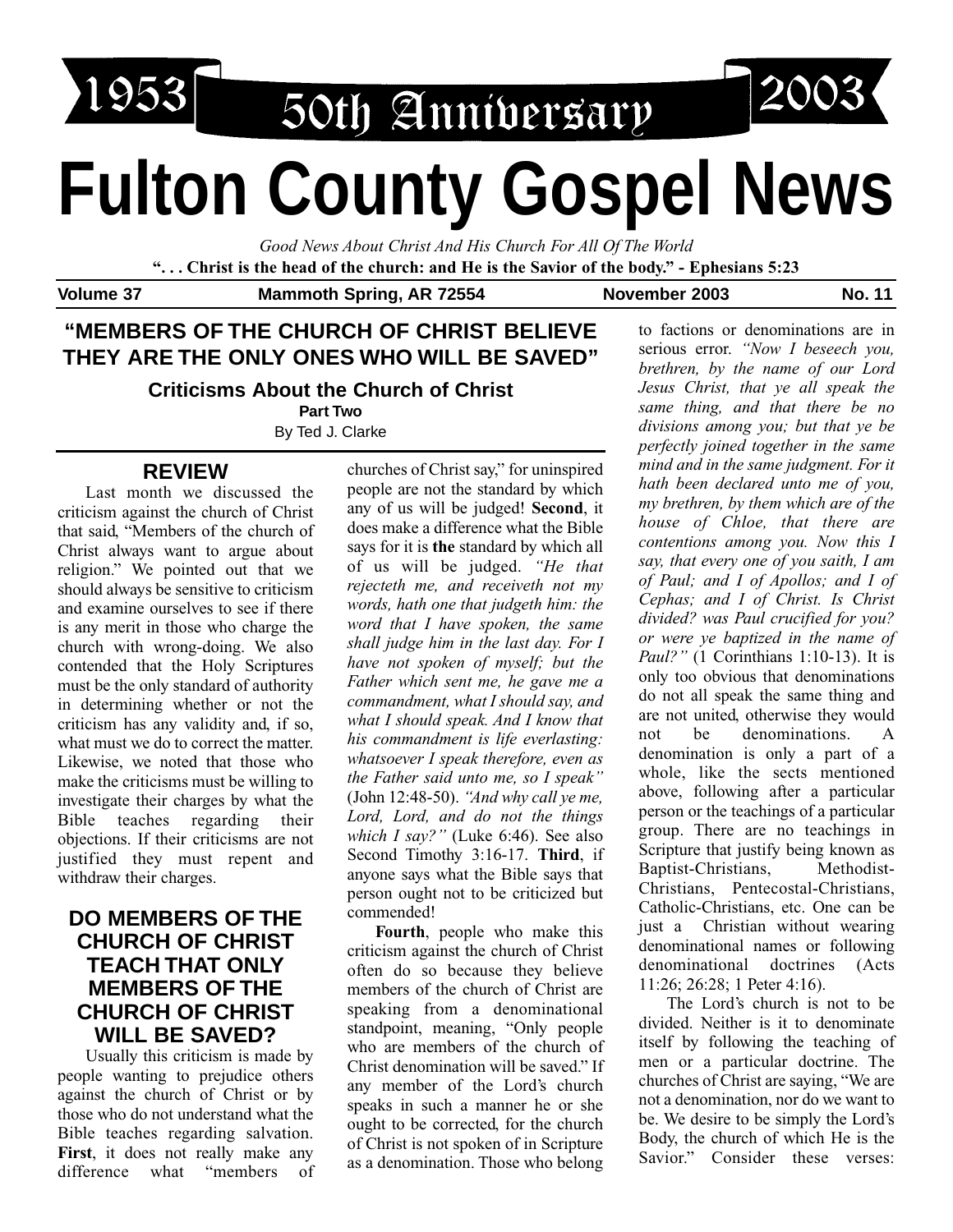#### **FULTON COUNTY GOSPEL NEWS** USPS Publication #211780

. . . is a Periodical publication issued monthly by the Church of Christ at Third and Bethel (P.O. Box 251), Mammoth Spring, AR 72554-0251. **POSTMASTER: Please mail all changes of address to the above address.**

**FCGN** is mailed free of charge to any who care to receive it. We will be happy to add any names to the regular mailing list. If you send in a name we must have a complete address, including number and street name, or R.R. or HCR number, plus box number, or a P.O. Box number and the **NINE DIGIT ZIP CODE**. This paper is supported by voluntary contributions for which we are grateful. Financial information will be furnished upon request. **Mail all address corrections or manuscripts to:**

#### **FULTON COUNTY GOSPEL NEWS** P.O. Box 251 Mammoth Spring, AR 72554

| E-Mail cocfcgn@ozarks.com |  |
|---------------------------|--|

#### *continued from page 1*

*"Which he wrought in Christ, when he raised him from the dead, and set him at his own right hand in the heavenly places, Far above all principality, and power, and might, and dominion, and every name that is named, not only in this world, but also in that which is to come: And hath put all things under his feet, and gave him to be the head over all things to the church,Which is his body, the fulness of him that filleth all in all"* (Ephesians 1:20-23). . . *"There is one body, and one Spirit, even as ye are called in one hope of your calling; One Lord, one faith, one baptism, One God and Father of all, who is above all, and through all, and in you all"* (Ephesians 4:4-6). . . *"For the husband is the head of the wife, even as Christ is the head of the church: and he is the saviour of the body. Therefore as the church is subject unto Christ, so let the wives be to their own husbands in every thing. Husbands, love your wives, even as Christ also loved the church, and gave himself for it; That he might sanctify and cleanse it with the washing of water by the word, That he*

*might present it to himself a glorious church, not having spot, or wrinkle, or any such thing; but that it should be holy and without blemish"* (Ephesians 5:23-27). **Since Jesus is said to be "the head of his body, the church," and the "saviour of the body," which is His church, that He gave Himself for the church, how can anyone claim to be saved out of His body, the church?** This is the sense in which members of churches of Christ claim that only those who are members of Christ's church will be saved! We are not talking about joining some denominational religious group to be saved, but of being added to the church by Christ in order to be saved (Acts 2:37-39, 47, KJV). We know that salvation is in Christ's body, the church. Where is anyone from Acts 2 onward said to be saved outside the body of Christ?

# **SALVATION IS IN CHRIST AND BEING IN CHRIST IS BEING IN HIS CHURCH**

Here is an essential matter in this discussion. *"Therefore I endure all things for the elect's sakes, that they may also obtain the salvation which is in Christ Jesus with eternal glory"* (2 Timothy 2:10). Salvation is "in" Christ; Christ is the Savior of His body, the church; therefore, to be saved is to be in Christ's church. Furthermore, one cannot be "in Christ" and not be in the church of Christ. God gave Christ *"to be head over all things to the church, which is his body, the fulness of him that filleth all in all"* (Ephesians 1:22-23). **If the church is the "fulness" of Christ, there is no room to be in Christ but not be in the church!** This is one more reason why members of churches of Christ say that one cannot be saved unless one is in the church of Christ, being a member of His body over which He is head.

How does one become positioned "in" Christ, where salvation is located? How does one enter "into"

Christ so that one can make the claim of being "in Christ"? Faith in Christ, repentance from sins, and confession of Christ as God's Son move us in the direction of being placed into Christ, where salvation is located (Hebrews 11:6; Acts 17:30-31; Romans 10:9- 10). However, it is the act of baptism by which we are transported into Christ. *"Know ye not, that so many of us as were baptized into Jesus Christ were baptized into his death? Therefore we are buried with him by baptism into death: that like as Christ was raised up from the dead by the glory of the Father, even so we also should walk in newness of life"* (Romans 6:3-4). *"For ye are all the children of God by faith in Christ Jesus. For as many of you as have been baptized into Christ have put on Christ"* (Galatians 3:26-27). Once we have been baptized "into" Christ we can claim to be "in" Him; we have "put on Christ." As a part of His body, the church, He is our Savior (Ephesians 5:23).

When members of churches of Christ say that only those who are members of Christ's church will be saved, they are speaking of the one church Christ promised to build. *"And I also say to you that you are Peter, and on this rock I will build My church, and the gates of Hades shall not prevail against it"* (Matthew 16:18, NKJV). We are speaking of the church for which Jesus paid the purchase price of His own blood. *"Therefore take heed to yourselves and to all the flock, among which the Holy Spirit has made you overseers, to shepherd the church of God which He purchased with His own blood"* (Acts 20:28).

#### **CONCLUSION**

If you are not a part of the church Jesus died to save, His church, the church of Christ, the Scriptures teach that you will not be saved. If you have not been baptized **into** Christ in order to receive the remission of sins you are not saved (Mark 16:16; Acts 2:38; 22:16; 1 Peter 3:21; Romans 6:3-4;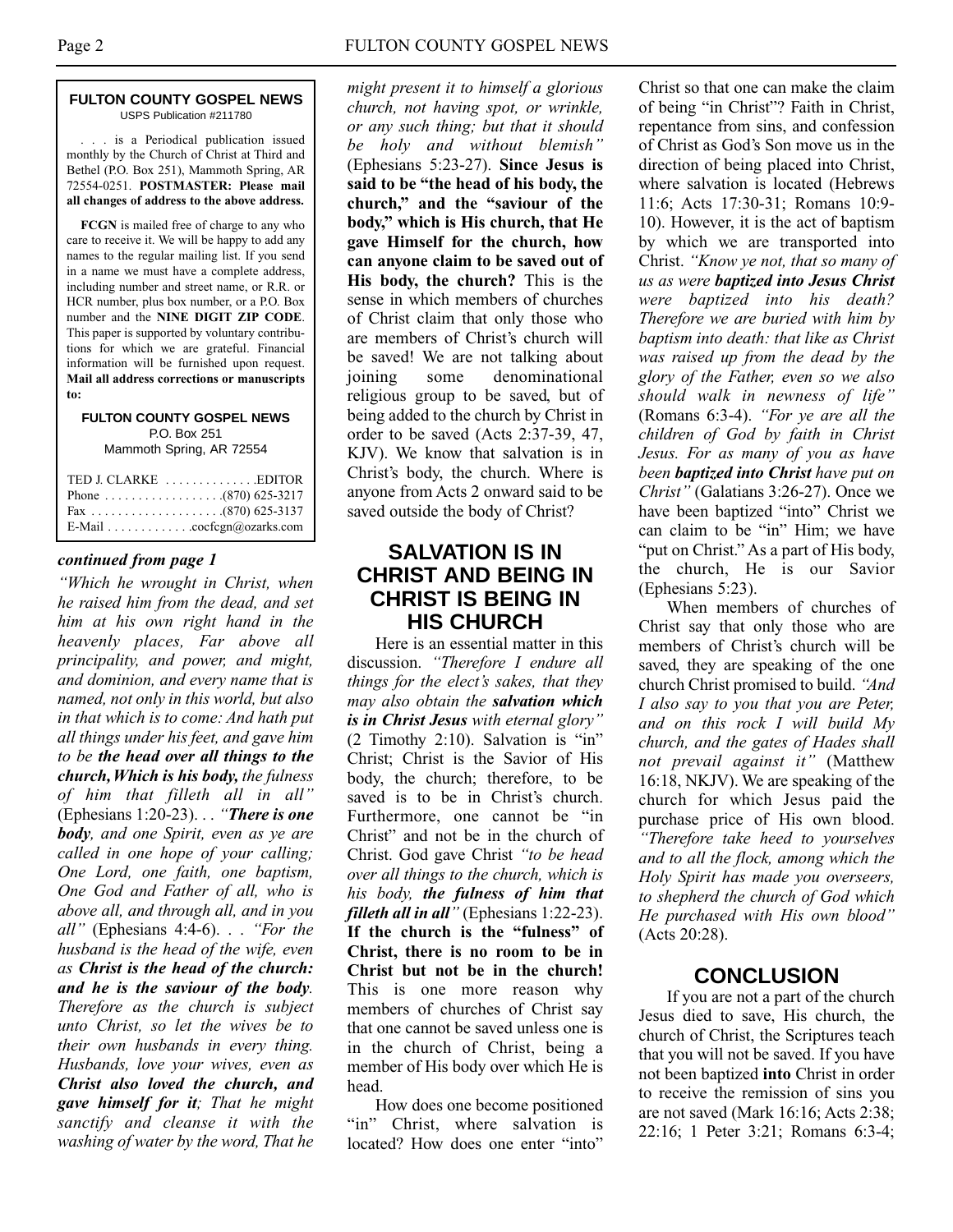Galatians 3:26-27). If you have not been so baptized into Christ, where salvation is located (2 Timothy 2:10), you will not be saved.

Members of churches of Christ do not feel superior in teaching these things. We want all people to obey the gospel and be added to the Lord's church in order to be saved. We have no creed book we have to answer to. We have simply presented what the Scriptures say on this matter. We realize that such teaching will stir opposition, but we can only ask that you study these verses from your own Bible and obey them. We will gladly study or discuss these matters publicly or privately with everyone of a sincere heart. [Continued next month – We will discuss the criticism, "The Church of Christ thinks it is the only church with the right name."]

**WITHDRAWAL OF FELLOWSHIP Corrective Discipline in the New Testament** (Part Two) By Ted J. Clarke

### **REVIEW**

Part One dealt with a number of introductory matters, concluding with the following Scripture. *"Now we command you, brethren, in the name of our Lord Jesus Christ, that ye withdraw yourselves from every brother that walketh disorderly, and not after the tradition which he received of us"* (2 Thessalonians 3:6). We ask again, "How can Christians refuse to do something that is commanded in the name of Christ?"

## **WHAT WAS GOD'S PRACTICE IN THE PAST?**

*"For whatsoever things were written aforetime were written for our learning, that we through patience and comfort of the scriptures might have hope"* (Romans 15:4). While

this verse does not deal specifically with corrective discipline, it would be included since God practiced this in the Old Testament (OT). In the Garden of Eden God told Adam and Eve: (1) what to do; (2) what not to do; and (3) the consequences for failing or violating His commands (Genesis 2 & 3). This was both positive and negative instructive discipline, with the purpose of molding, strengthening and perfecting man's character. Sadly, Adam and Eve did not follow God's instruction and it became necessary for God to administer corrective discipline. *"And the LORD God said, Behold, the man is become as one of us, to know good and evil: and now, lest he put forth his hand, and take also of the tree of life, and eat, and live for ever: Therefore the LORD God sent him forth from the garden of Eden, to till the ground from whence he was taken. So he drove out the man; and he placed at the east of the garden of Eden Cherubims, and a flaming sword which turned every way, to keep the way of the tree of life"* (Genesis 3:22-24). Man was thus impressed with the need to obey God's authority because of the threat of corrective discipline.

Under the Law of Moses this practice continued. *"Now these things were our examples, to the intent we should not lust after evil things, as they also lusted. Neither be ye idolaters, as were some of them; as it is written, The people sat down to eat and drink and rose up to play. Neither let us commit fornication, as some of them committed, and fell in one day three and twenty thousand. Neither let us tempt Christ, as some of them also tempted, and were destroyed of serpents. Neither murmur ye, as some of them also murmured, and were destroyed of the destroyer. Now all these things happened unto them for ensamples: and they are written for our admonition, upon whom the ends of the world are come. Wherefore let him that thinketh he standeth take heed lest he fall"* (1 Corinthians 10:6- 12). Corrective discipline was also

practiced upon the sabbath-breaker (Numbers 15:32-36); the priests Nadab and Abihu (Leviticus 10:1-3); Achan and his family (Joshua 7); those who failed to eat unleavened bread of the Passover (Exodus 12:15); those who ate blood (Leviticus 7:27); and those who failed to sacrifice in the proper place (Leviticus 17:8-9).

No one was exempt from God's corrective discipline. Even Moses and Aaron were disciplined by God for their failure to honor His word (Numbers 20:7-12). *"And the LORD spake unto Moses and Aaron, Because ye believed me not, to sanctify me in the eyes of the children of Israel, therefore ye shall not bring this congregation into the land which I have given them"* (verse 12).

Why this need for strict corrective discipline? To demonstrate that God's word is Sovereign and Absolute. He is holy and demands that we obey Him and be holy. These accounts from the OT are examples, admonitions and warnings for those of us in the New Testament (NT) to avoid or heed (1 Corinthians 10:6-12). Why would God put them there if there were no consequences for us if we did as they did?

Note that in some cases God acted directly to administer corrective discipline, but in other cases He expected His people to act as His agents in carrying out some cases of corrective discipline, particularly in withdrawing fellowship from those being corrected. [To be continued next month.]



Love for God and man cannot be separated. "But whoso hath this world's good, and seeth his brother